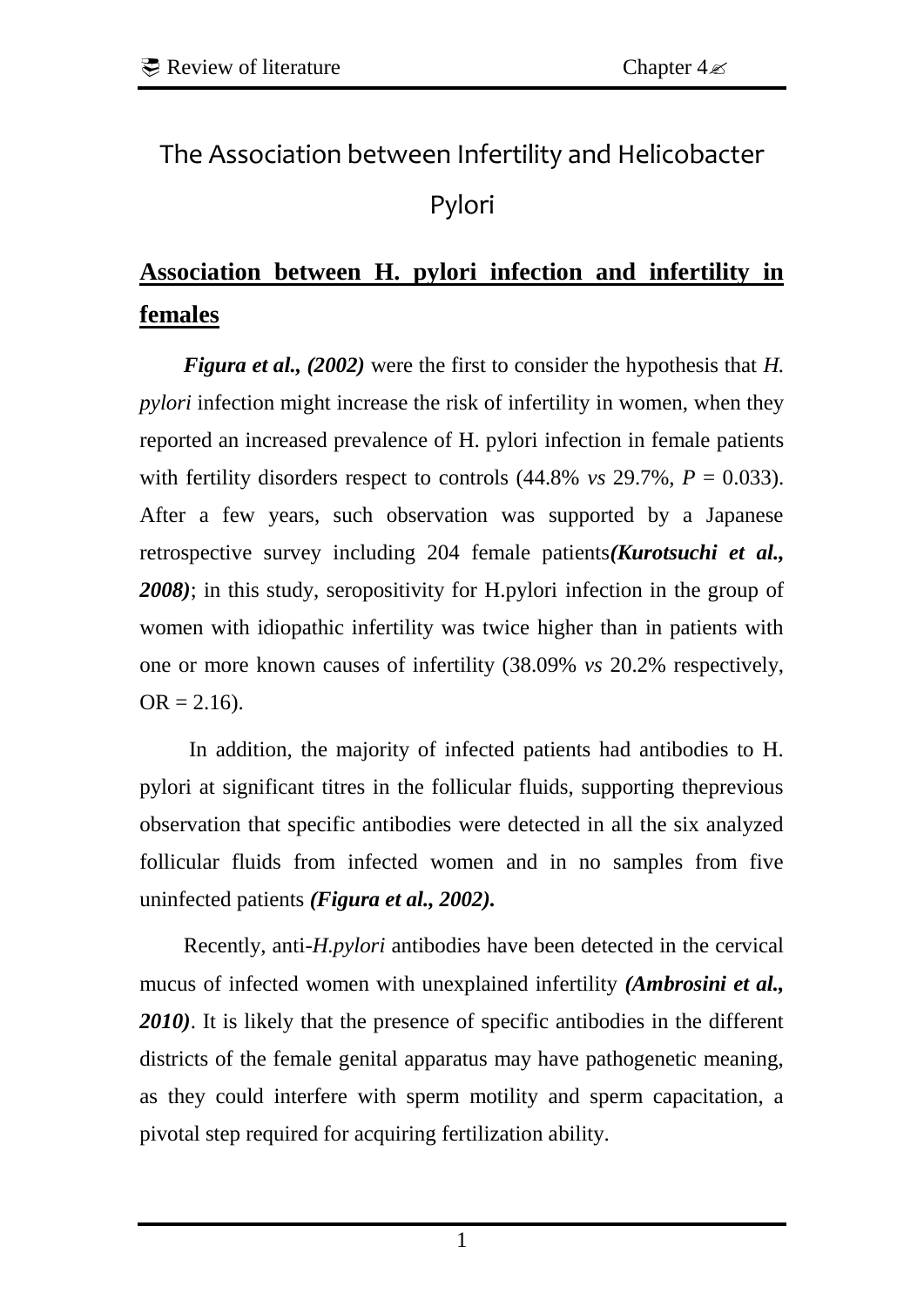This immune cross reactivity could be explained on the basis of an antigenic mimicry between sperm and H. pylori antigens since it has been shown the existence of a partial linear homology between *H. pylori*  peptides and tubulin, an important constituent of sperm flagella *(Figura et al., 2002),* and some enzymes of glycolytic process and Krebs cycle *(Moretti et al., 2013)*, all putatively involved in sperm motility. A further possible mechanism that may interfere with fertility could be based on an observation made by *Kellerman and Hunter (1992),* who identified a receptor on the vitelline membrane of bovine oocytes that recognized the Fc fragment of immunoglobulin G; these authors hypothesize that the adhesion of IgG to this receptor could play a role in sperm/egg interaction. As follicularfluids of infected women contain antibodies against *H.pylori (Figura et al., 2002),* it was hypothesized that the surface of oocytes could bind IgG through the Fc fragments impairing theinteraction of egg with spermatozoa; alternatively, the free Fab fragments of adhered IgG might react immunologically with spermatozoa, thus hampering fertilization *(Moretti et al., 2013)*.This immune reaction could take place for a putative mechanism of antigenic mimicry, as it was showed that antibodies obtained by immunizing animals with H. pylori or present in serum samples and other fluids of infected individuals could cross-react with spermatozoa *(Figura et al., 2002).* 

## **Association between H. pylori infection and Polycystic ovary syndrome**

Even though the number of investigations is scanty, studies showing a role of H. pylori in the development of endocrinopathies *(Papamichael et al., 2009)* suggest that this infection may influence reproduction. One of the most common endocrine disorders causing infertility is polycystic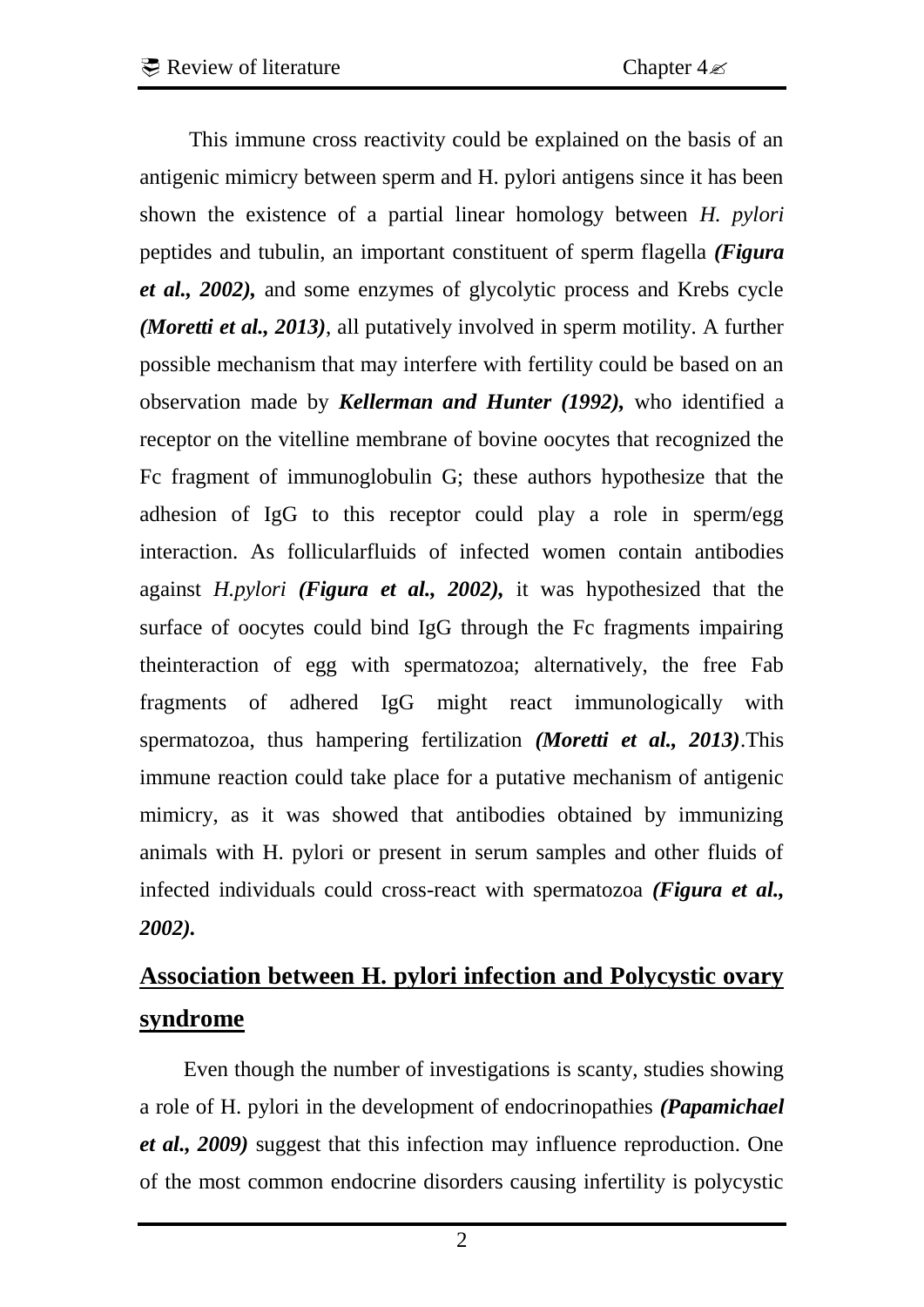ovary syndrome (PCOS). In a study performed by *Ohtani et al., (2007)* It was found that female hormones affect H. pylori colonization levels in mice *. Saqui-Salces et al (2006),* in a study performed in gerbils, found that estradiol participated in the gastric-mucosal response to early H. *pylori* infection in gerbils, Estradiol-treated groups showed more intense and extended acute and follicular gastritis.

*Figura et al., (2002)* reported the presence of the H. pylori antibody in 22 of 49 female patients (44.8%) with infertility.

Recently, *Yavasoglu et al., (2009)* performed a prospective study between a group of PCOS subjects and an age-matched group of controls. This prospective study included 35 women (mean age,  $25 +/- 5$  years) with PCOS, selected by using revised diagnostic criteria of European Society for Human Reproduction and Embryology and the American Society for Reproductive Medicine 2003, who were compared with their age-matched control group (50 women; mean age,  $26 +/- 5$  years). The 1step H. pylori test device was used to detect IgG-type antibodies to H. pylori in serum, to aid in the diagnosis of H. pylori infection. H. *pylori* seropositivity was found to be significantly higher in the PCOS group (PCOS 40%; control 22%;  $P = 0.007$ ). These data suggested a possible association between H. *pylori* seropositivity and PCOS which is consistent with the previous data. *Figura et al., (2002)* did not evaluate the subjects according to the cause of infertility. It has been thought that, if evaluated, they may have found increased H. pylori seropositivity in the PCOS group because PCOS is one of the most common causes of infertility *(Yavasoglu et al., 2009).*

The prevalence of infertility, caused mainly by anovulation in PCOS women, varies between 35% and 94% *(Frank, 1995).*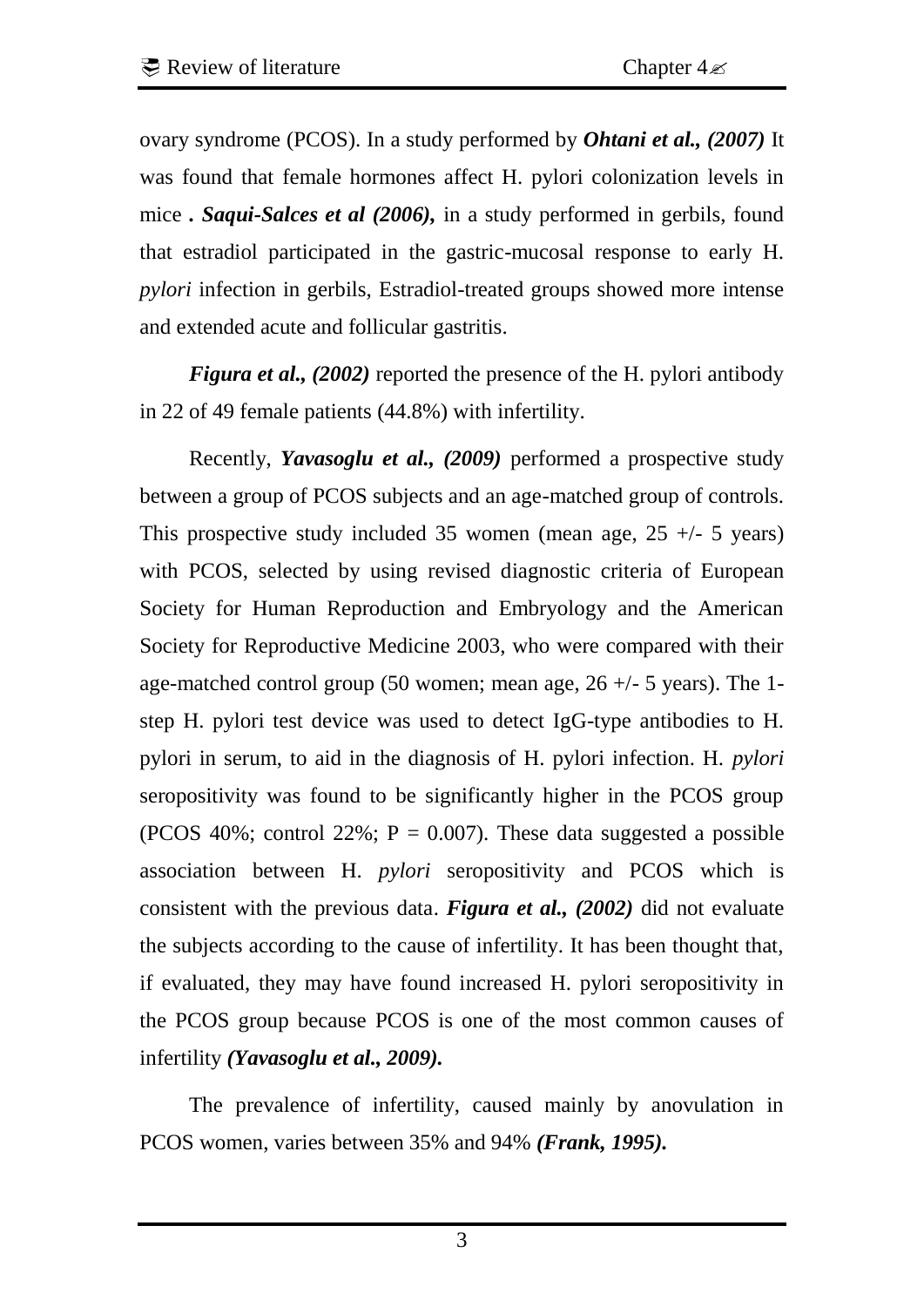*Kurotsuchi et al (2008),* evaluating 204 infertile women, found H. pylori seropositivity of 22.1% (45 of 204 women) in infertile subjects. *Frise et al., (2006)* reported that compared with nulliparity, 4 or more births were associated with decreased risk for gastric cancer. *Frise et al., (2006)* did not evaluate H. pylori infection, which was found to be associated with gastric cancer, with an odds ratio of 2 to 5 *(Siman et al., 1997).*

An important percentage of these infertile women probably had PCOS during reproductive ages. These subjects with PCOS might have had increased H. pylori infection, which is an important factor for gastric cancer development.

Furthermore, in the literature, case report of a patient with a ruptured duodenal ulcer and H. pylori infection who had PCOS is noted *(Uhler et al., 2001).* Patients with diabetes mellitus are often affected by chronic infections *(Ojetti et al., 2005).* Some studies have shown Helicobacter pylori (H. pylori) infection to be associated with diabetes mellitus, but the relationship remains controversial. Significant association was observed between H. pylori infection and type 2 diabetes mellitus *(Bener et al., 2007),* Helicobacter pylori was assessed by measuring antibody profiles (IgG and IgA) among type 2 diabetes mellitus patients and the non-diabetic group. A positive antibody titer for Helicobacter pylori infection (IgA  $>or=300$ ) was found in 76.7% of the diabetic subjects compared to 64.8% of the non-diabetic subjects  $(p<0.009)$ . So it was suggested that there was a significant association between Helicobacter pylori infection and type 2 diabetes mellitus, as Helicobacter pylori infection was significantly higher in diabetic patients than non-diabetic subjects.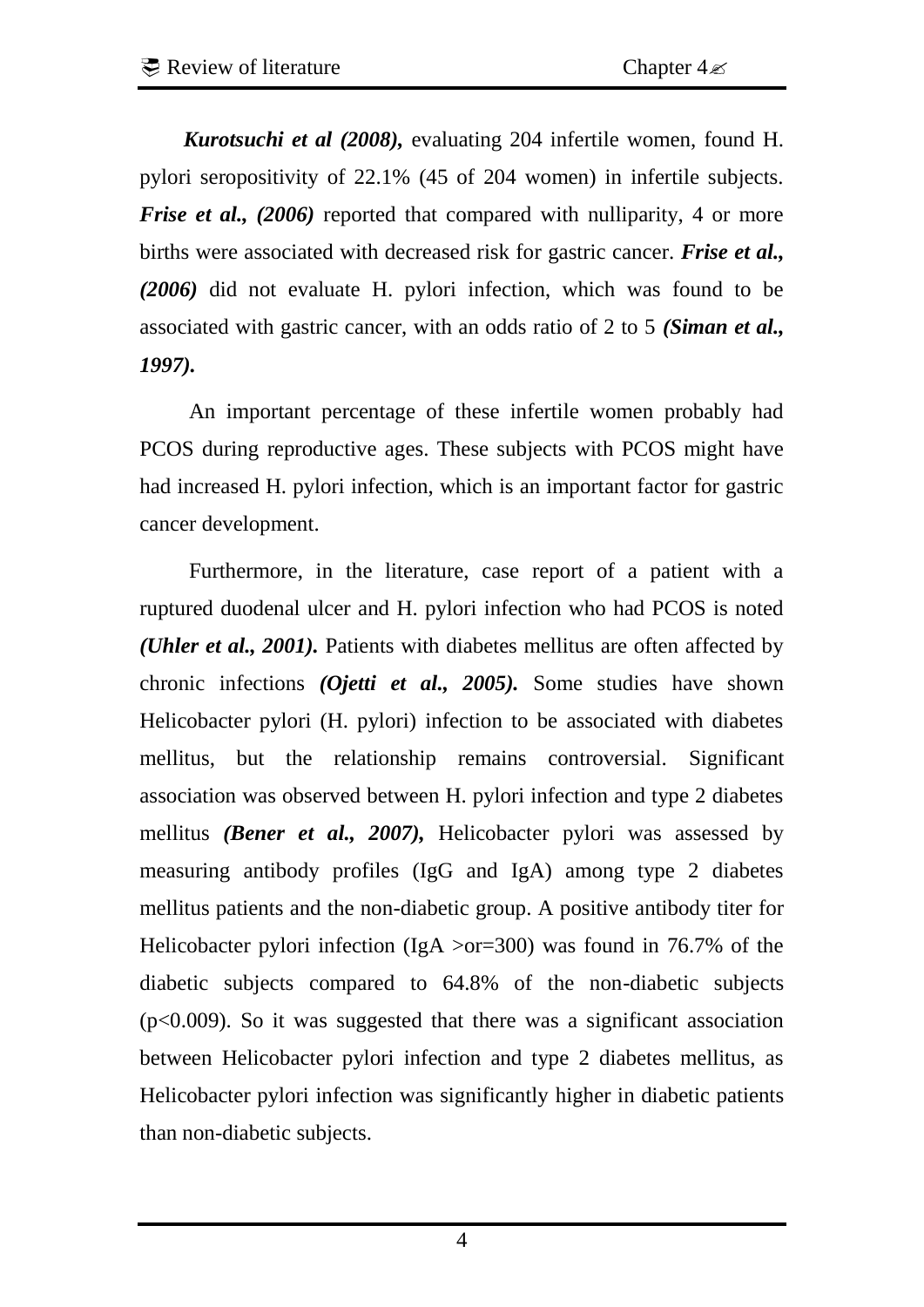A meta-analysis performed by *Zhou et al., (2013)* was designed to quantify the association between H. pylori infection and diabetes. Studies that provided data on H. pylori infection in both diabetes and control groups were selected.

An unconditional logistic regression model was used to analyze potential parameters related to H. pylori prevalence. Subgroup analyses were conducted for types of diabetes, methods of detection, geographical distribution, hemoglobin A1c (HbA1c) levels and evidence grade. Fortyone studies were identified, involving 14,080 patients, with a total H. pylori infection rate of 42.29%.

The odds ratio for H. pylori infection was increased to 1.33 (95% confidence interval: 1.08-1.64; P=0.008) among the patients with diabetes. Subgroup analysis revealed a significantly higher infection rate of H. pylori in the type 2 diabetes group versus the control group: OR=1.76, 95% CI: 1.40-2.21, P<0.00001.The pooled data suggested a trend toward more frequent H. pylori infections in diabetes patients, especially in type 2 diabetes patients.

*Bajaj et al., (2014)* performed another recent cross-sectional casecontrol study to study the prevalence rate of H. pylori infection in type 2 diabetes and its relation with HbA1C levels, they found that 62 subjects out of 80 patients of type 2 diabetes were infected by H.pylori (77.5%), while they found the infection in only 35 (58.3%) of 60 controls, which was found to be significant (Chi-square test: 5.919, *P* value = 0.015).

Mean HbA1C among diabetics with H. pylori infection was  $8.19 \pm$ 1.16% and without H. pylori infection was  $6.9 \pm 0.84$ % ( $t = 4.3872$ , *P* value  $= 0.0001$ ). So it is concluded that prevalence of H. pylori infection was significantly higher in diabetes as compared to controls and the presence of H. pylori infection significantly correlated with the level of HbA1C.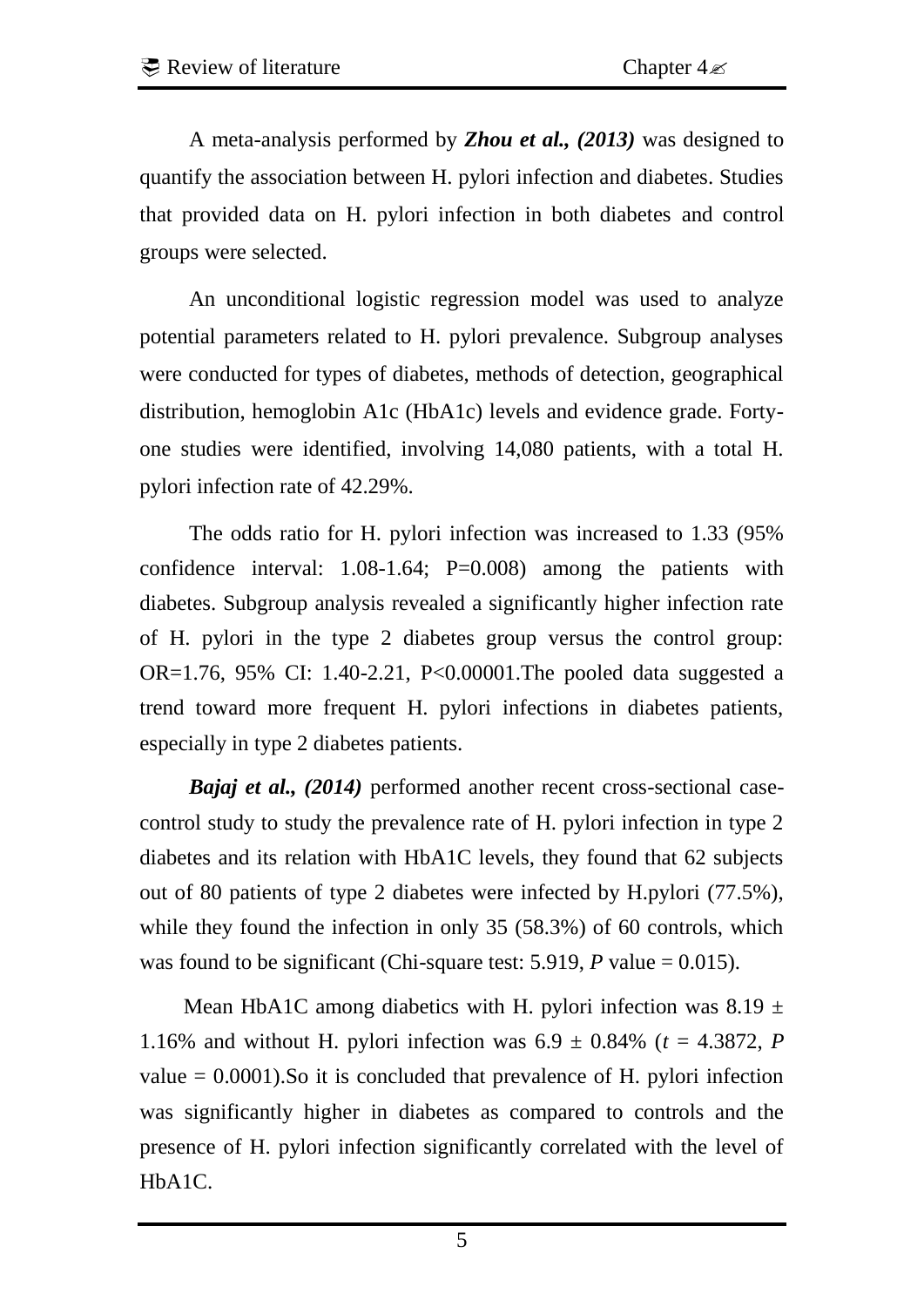According to the association between H.pylori infection and insulin resistance (IR), 811 subjects were enrolled in a community-based cohort study from the northeastern region of Taiwan *(Chen et al., 2015).* All subjects received a demographic survey and blood tests, including an *H*. *pylori* antibody test, liver biochemistry tests, lipid profiles, sugar/insulin levels for Homeostatic model assessment (HOMA-IR index), and measurements of adipokines and inflammatory cytokines. A total of 264 men and 547 women were included in this study. The mean age was 59.2 ± 12.7 years. Subjects seropositive for *H. pylori* antibodies exhibited higher rates of hypertension, an increased incidence of a HOMA-IR index > 2.5 and a higher level of tumor necrosis factor-α than those without *H*. *pylori* antibodies. A significant difference in the presence of *H*. *pylori* antibodies between subjects with metabolic syndrome and those without metabolic syndrome (76.7% vs. 53.7%,  $p = 0.007$ ) among subjects  $< 50$ years old was found. A HOMA-IR index >2.5, *H. pylori* antibody presence and leptin were predictors for metabolic syndrome in subjects < 50 years old. The estimated odds ratio of metabolic syndrome for a subject with *H. pylori* antibodies was 3.717 (95% Confidence interval = 1.086–12.719) times that of a subject without *H*. *pylori* antibodies. In addition, no difference in *H. pylori* antibody status was detected for metabolic syndrome prediction in subjects that were  $\geq 50$  y/o (p = 0.861). It was concluded that subjects with *H. pylori* antibodies had a higher incidence of a HOMA-IR >2.5 than those without *H pylori* antibodies, and the *H. pylori* antibody was a predictor for MS for subjects aged < 50 years old.

*Kayar et al., (2015)* showed that the worsening glycemic and metabolic control increases the rates of Helicobacter pylori infections and Helicobacter pylori is shown as one of the common problems in diabetic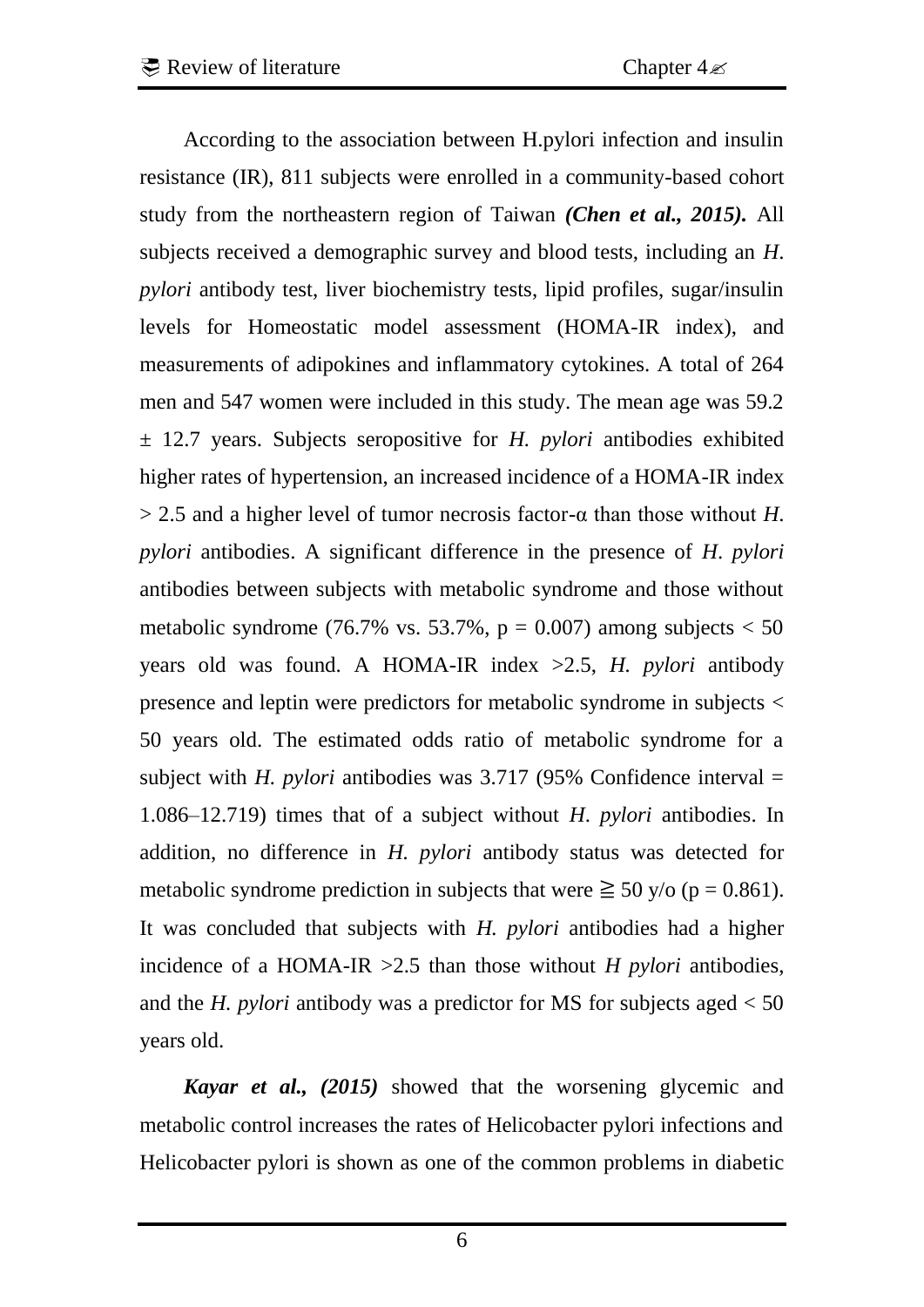patients with complaints of gastrointestinal diseases. In this study, in which they have included 133 patients, they have shown a significant relationship between Helicobacter pylori infections and metabolic syndrome, insulin resistance, inflammations, and diabetic complications. In addition, nine studies reporting data on 2120 participants were eligible for a systematic review performed by *(Polyzos et al., 2011).* Seven of them were cross-sectional studies and two were nonrandomized, openlabel, controlled trials investigating the effect of H. pylori eradication on IR. Homeostatic model of assessment insulin resistance (HOMA-IR) was used in all studies to quantify IR. There was a trend toward a positive association between H. pylori infection and HOMA-IR, strengthened by regression analysis in one study.

In a study performed by *Zojaji et al., (2013),* patients with type 2 diabetes and confirmed Helicobacter pylori infection were recruited from the endocrinology clinic of the Shahid Beheshti University Tehran, Iran. Before and after 3 months of eradication therapy, fasting blood samples were taken and glycalated hemoglobin levels and fasting blood sugar levels were measured.

It was found that 85 (27 male 31.8%, 58 female 68.2%) patients with the mean age of  $52.+4.7$  years were recruited.  $52(62%)$  had successful Helicobacter pylori eradication (16 male, 30.8% and 36 female, 69.2%). The mean glycalated haemoglobin levels before successful treatment was  $8.7\pm1.1$  and after treatment was  $8.3\pm0.9$  and difference was significant  $(p<0.001)$ . Mean IgG level of serology was  $3.3\pm1.1$  and the correlation with glycalated haemoglobin was significant ( $p=0.02$ ) ( $r=0.4$ ).

These results indicated that the Helicobacter pylori treatment can improve the mean glycalated haemoglobin in patients with type 2 diabetes Insulin resistance in women with PCOS seems to be common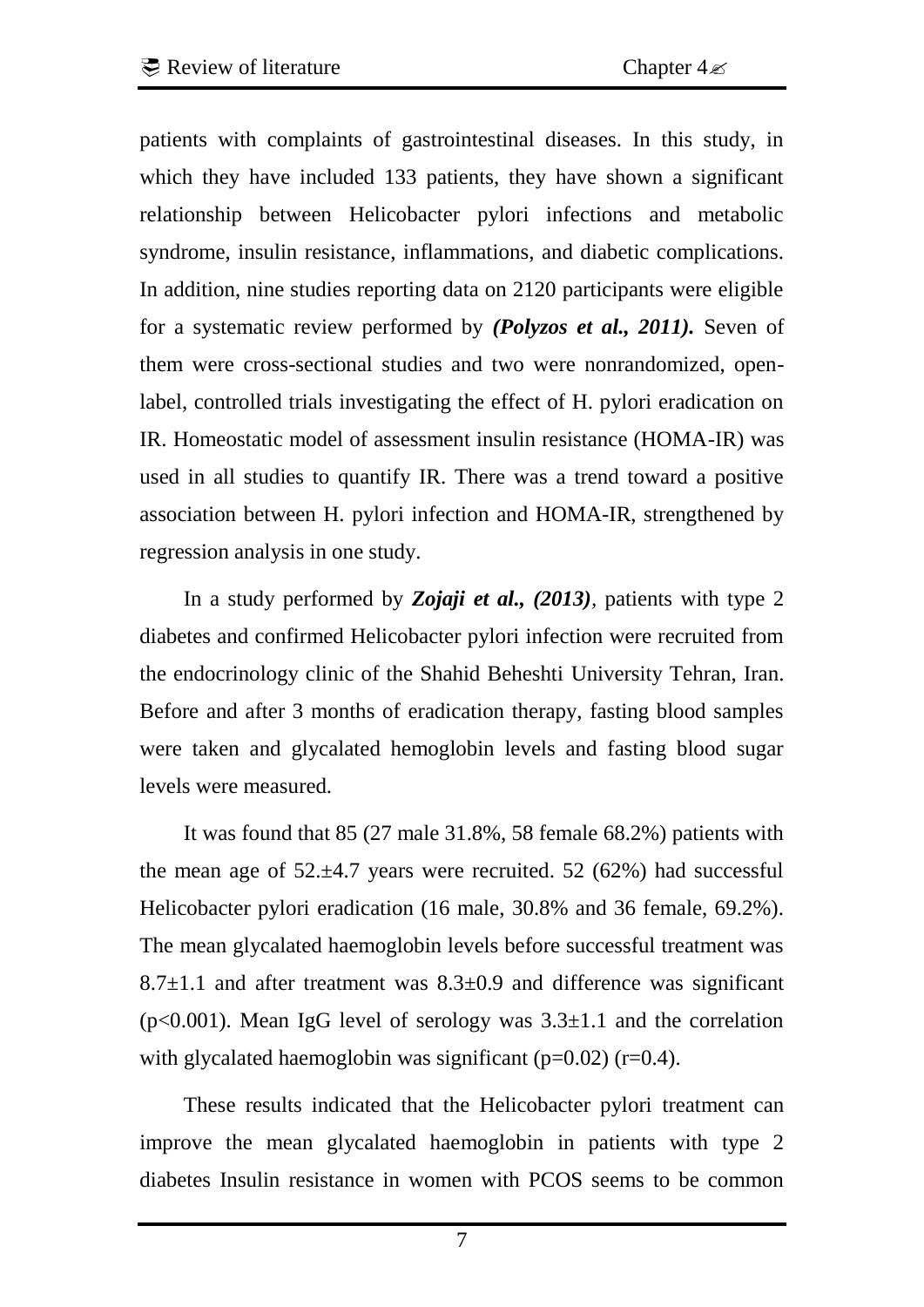(up to 50%) in both obese and non-obese women, and there is strong evidence that women with PCOS are at an increased (3–7 times) risk of developing type 2 diabetes *(Bener et al., 2007).* The association of insulin resistance and reproductive abnormalities with clinical hyperandrogenism in a woman was first demonstrated by *Achard and Thiers, (1921)* in the "*diabetes of bearded woman*." The link of PCOS with insulin resistance was subsequently established by clinical studies characterizing the profound insulin resistance in obese and lean PCOS patients.

Insulin resistance, hyperinsulinemia, and beta-cell dysfunction are very common in PCOS, but are not required for the diagnosis. The numerous in vivo and in vitro data supporting the central role of insulin resistance in the pathogenesis of PCOS found a broad clinical application in the management of the syndrome, where the regulation of cycle abnormalities and the facilitation of pregnancy in obese PCOS patients was assisted by co-administration of agents such as the well-known insulin sensitizers. The documentation of the presence of insulin resistance contributed substantially to unravel several metabolic components present in the syndrome *(Kandarakis, 2006).*

*Dunaif, (1997)* suggested that the modest hyperandrogenism characteristic of PCOS may contribute to the associated insulin resistance, as well as, hyperinsulinemia can augment androgen production in PCOS. Dunaif suggested also that the insulin resistance in at least 50% of PCOS women appears to be related to excessive serine phosphorylation of the insulin receptor. A factor extrinsic to the insulin receptor, presumably a serine/threonine kinase, caused this abnormality and is an example of an important new mechanism for human insulin resistance related to factors controlling insulin receptor signaling. Serine phosphorylation appears to modulate the activity of the key regulatory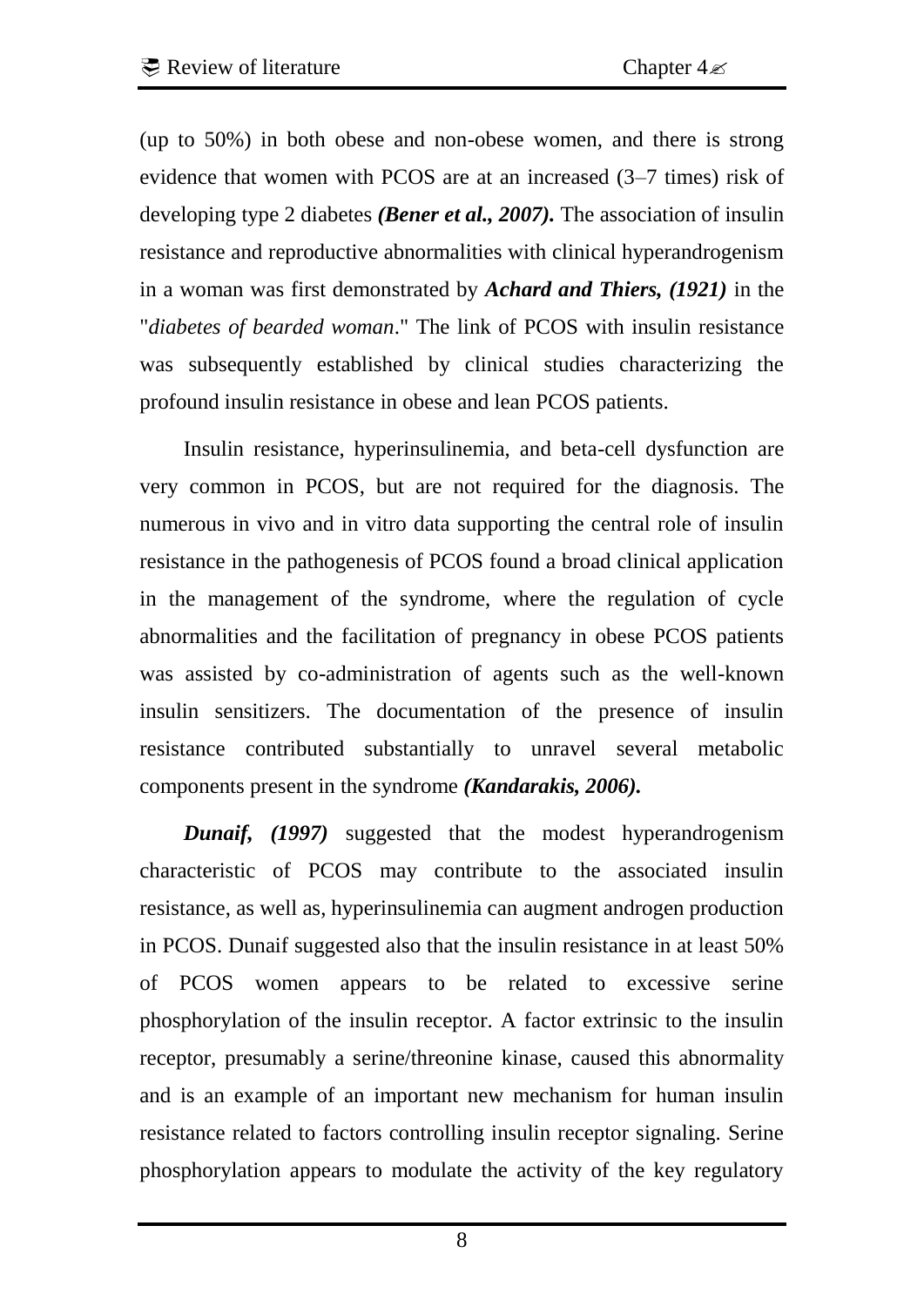enzyme of androgen biosynthesis, P450c17. It is thus possible that a single defect produces both the insulin resistance and the hyperandrogenism in some PCOS women. Using polycystic ovary syndrome (PCOS) as a model of insulin resistance and hyperandrogenism, *[Velazquez](http://www.sciencedirect.com/science/article/pii/0026049594902097) et al,(1994)* aimed to assess the effect of Metformin on lipoproteins, sex hormones, gonadotropins, and blood pressure in 26 women with PCOS who were studied at baseline, received Metformin 1.5 g/d for 8 weeks, and were then restudied. None of the women had normal menstrual cycles, 100% had multiple subcapsular follicules by pelvic ultrasound, 90% were hirsute, and 85% had high free testosterone.

Comparing post-Metformin versus baseline levels, the Quetelet Index (QI) decreased 1.5% ( $P = .04$ ) and the waist to hip ratio (WHR) decreased 2.8% ( $P = .003$ ). After covariance adjusting for changes in the QI and WHR, on Metformin the area under the insulin curve (IA) during oral glucose tolerance testing decreased  $35\%$  ( $P = .04$ ), and the insulin area to glucose area ratio decreased  $31\%$  ( $P = .03$ ). On Metformin, covariance-adjusted systolic blood pressure (SBP) decreased  $(P = .04)$ and apo A-1 increased  $(P = .05)$ . On Metformin, with improvement in insulin sensitivity, there were sharp reductions in covariance-adjusted luteinizing hormone ([LH]  $P = .0007$ ), total testosterone ([T]  $P = .0004$ ), free T ( $P = .0001$ ), androstenedione ( $P = .002$ ), dehydroepiandrosterone sulfate  $(P = .006)$ , and the free androgen index  $(P = .0005)$ , with increments in follicle-stimulating hormone ( $[FSH]$   $P = .04$ ) and sex hormone-binding globulin ( $P = .04$ ). The change (decrease) in IA on Metformin was a significant independent positive determinant of the reduction in total T ( $R^2 = 22\%, P = .03$ ), free T ( $R^2 = 30\%, P = .01$ ), and FAI  $(R^2 = 29\%, P = .01)$ . Three spontaneous pregnancies occurred during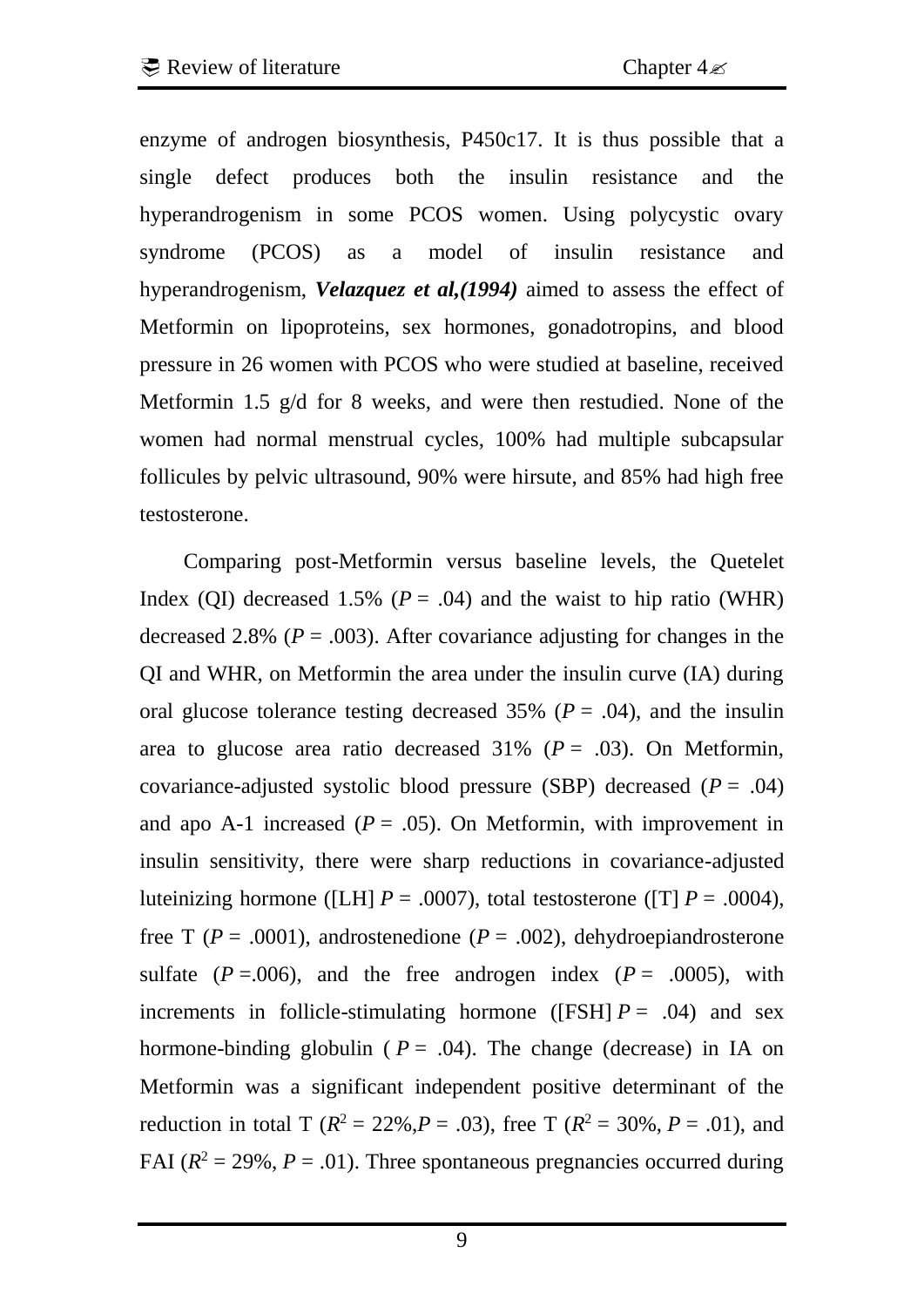treatment. Those seven patients who continued Metformin therapy all resumed normal menstrual cycles. In PCOS, hyperinsulinemia favors hyperproduction of androgens with subsequent alterations in secretion of gonadotropins, depression of apo A-1, and elevation of SBP, metabolic changes that increase coronary heart disease risk. Most of the metabolic abnormalities of PCOS can be reversed by Metformin, with the additional benefit of enough normalization of the endocrine milieu to allow regular menstrual cycles, reversal of infertility, and spontaneous pregnancy.

Now, it is noted that IR has a positive association with both PCOS and H.*pylori*infection. Hence, in the current study, it is thought that these associations can explain the higher prevalence of H.*pylori* infection in women with PCOS as IR may be a mechanism through which H.*pylori* infection is associated with PCOS. The antigenic mimicry is also suggested as a hypothetical mechanism that accounts for an immune cross-reaction between cells of different host tissues and H. pylori antigens, such as epithelial cells of the intestine, tubular cells of the kidney, ductal cells of the salivary glands, and follicles of the thyroid gland *(Ko et al., 1997).* It is thought, in the current study, that the same hypothesis may be relevant for mechanisms underlying factors that trigger PCOS.

On the other hand, a case control study performed by *Sohrabvand et al., (2014)* from Dec 2010 until May 2012 in 82 patients (and their spouses) with polycystic ovary syndrome (case group) and 82 non PCOS patients (control group) with an age range of 20-40 referred to Vali-e-Asr Hospital infertility clinic in Iran. Both groups and their husbands filled a questionnaire and were examined by testing their serum H.Pylori IgG and IgA antibody levels. Statistical testing and analysis was performed by tstudent and  $\lambda$ 2 tests , Mean age of the women and men and also other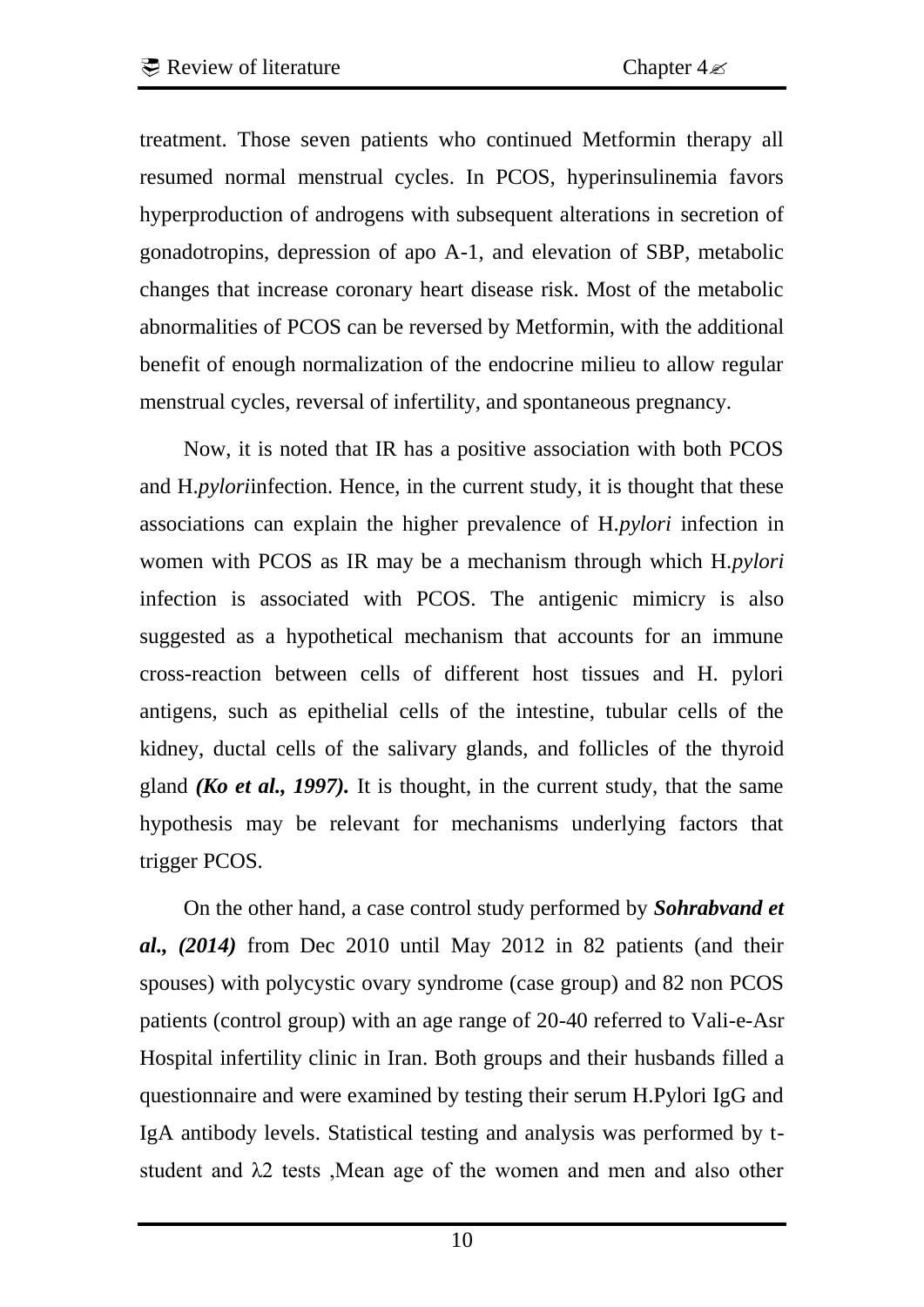demographic characteristics except their profession showed no significant difference (P>0.05) in the two groups (PCOS and non PCOS).

*H.Pylori* antibody IgG serum level was positive in 78% and 76.5% and *H.Pylori* antibody IgA level in 30.5% and 37% of PCOS versus non PCOS patients respectively which showed no statistically significant difference (P>0.05). There was also no significant difference between the *H.Pylori* antibodies levels in the spouses in the two groups (P>0.05). This study showed no significant difference in serologic examination results in PCOS versus non PCOS patients. The finding of high prevalence of *H.Pylori* IgG and IgA positive levels in both PCOS and non PCOS patients can be probably related to the high prevalence of *H.Pylori* infection or exposure in Iranian population and therefore suggest an issue for further investigation.

In anothervery recent cross-sectional study performed by *Kiani et al., (2015),* 127 women with their spouses (age range, 30 - 60 years) were selected. These women with adiagnostic criteria of PCOS based on Androgen Excess Society(AES)and an age-matched group of controls were referred to infertility center of Shariati Hospital in Tehran, Iran, the specific antibodies of IgA, IgG and anti-CagA were measured using the commercial Enzyme-Linked Immunosorbent Assay(ELISA) kit. The positive titers of *H. pylori* antibodies IgA, IgG and anti-CagA in the PCOS group were 45 (35%), 79 (62%) and 77 (60.5%), respectively, while in non-PCOS group were 38 (30%), 76 (60%) and 50 (39.5%), respectively. The sera positive for IgA, IgG and anti-CagA antibodies inspouses of the non-PCOS group were 38 (30%), 84 (66%) and 79 (62%) respectively, but in spouses of the PCOS group were 51 (40%), 83 (66%) and 48 (38%), respectively. The results showed that *H. pylori*  infection probably did not affect infertility or reproduction. So these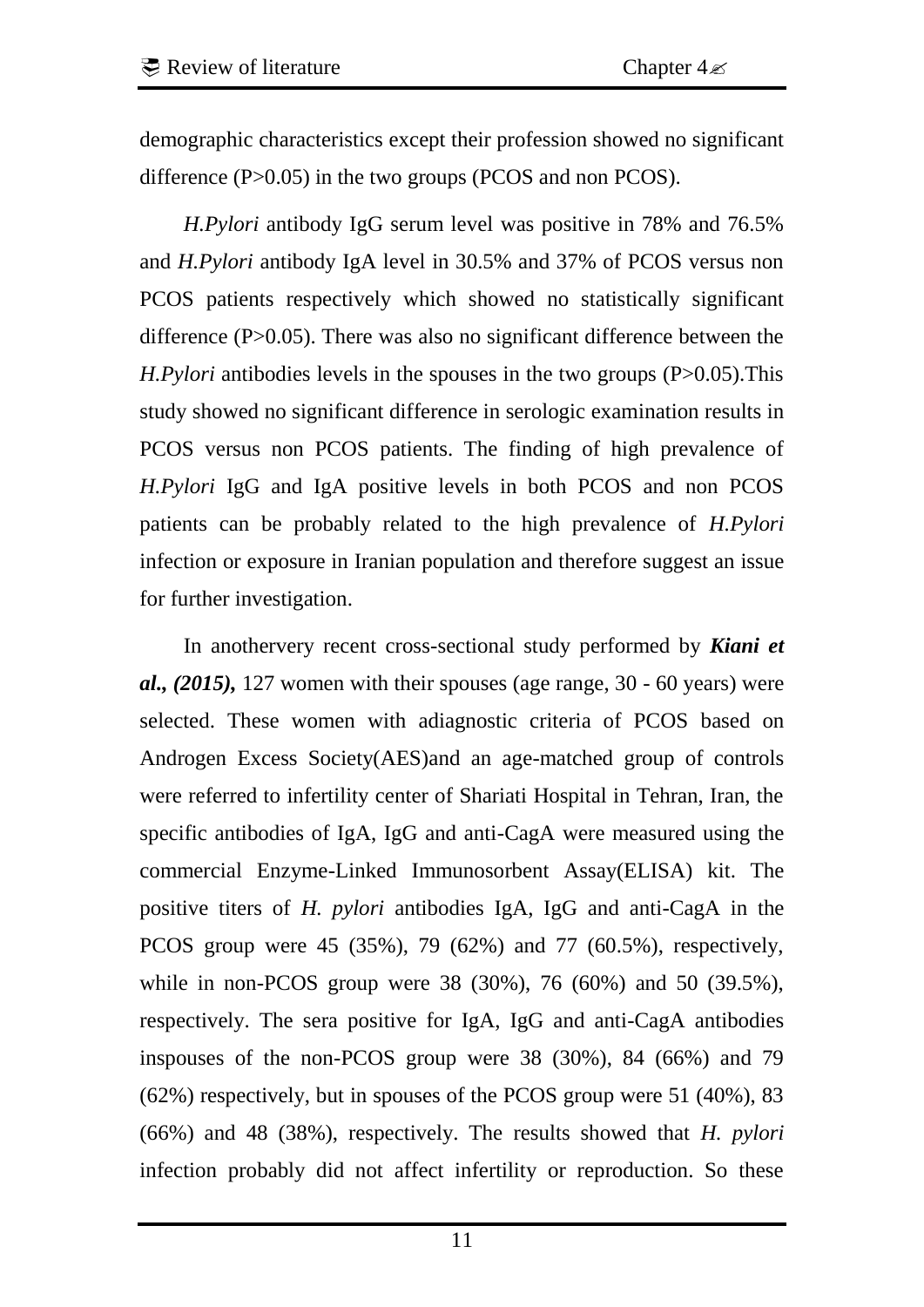Findings demonstrate no significant difference between levels of *H. pylori* specific antibodies of IgA, IgG, anti-CagA and the presence of PCOS disorders, and also indicate that serologic testing is a sensitive method for the detection of *H. pylori*antibodies. The high prevalence of *H. pylori* positive antibody levels in both PCOS and non-PCOS patients can be probably associated with the high frequency of *H. pylori* infection.

From this controversy it is concluded that further studies evaluating more subjects are required.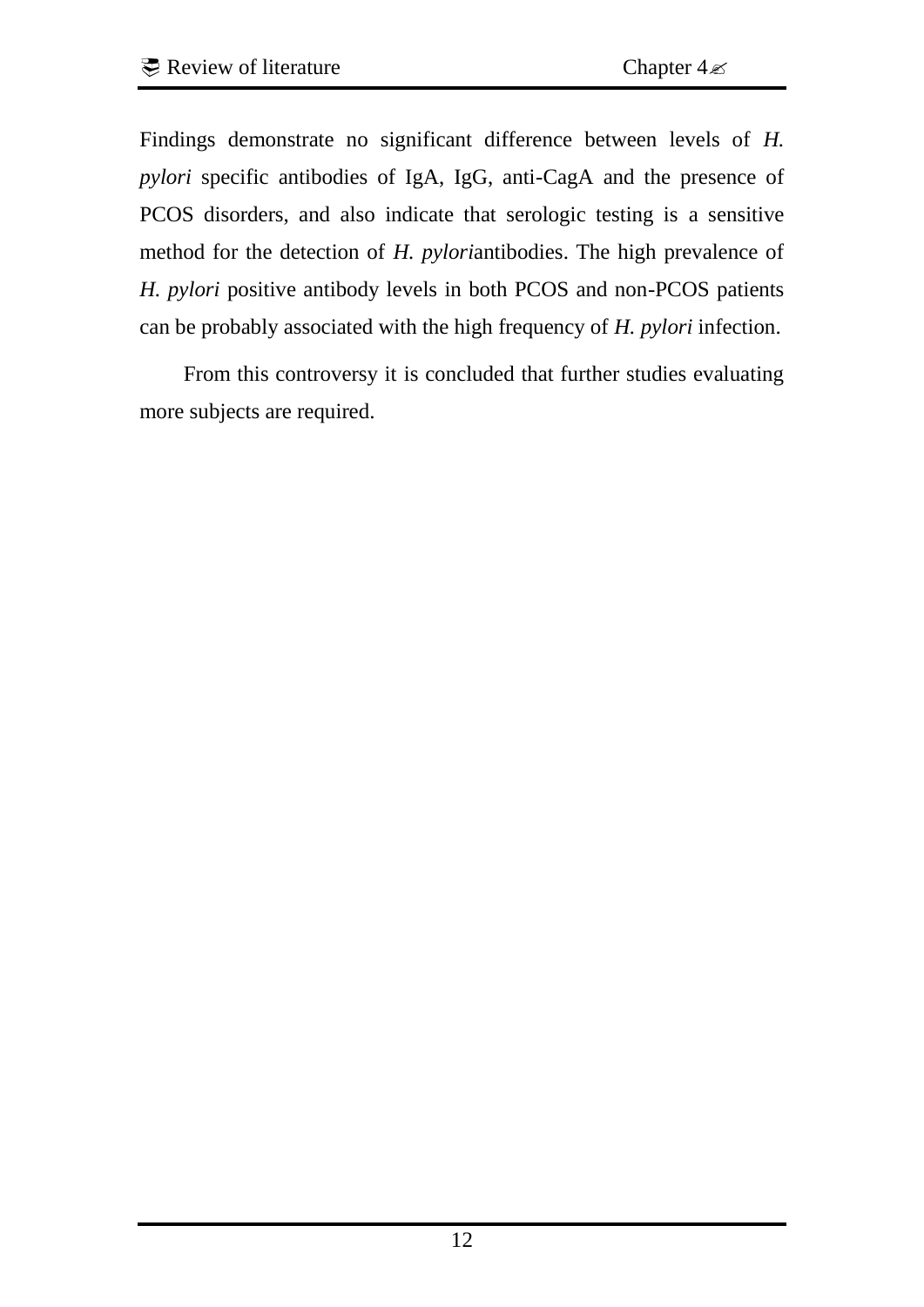## References

- *Achard C, and Thiers J. (1921):* Le virilismepilaireet son association a l'insuffisanceglycolytique (diabete des femmes a barb). Bull AcadNatl Med; 86: 51-64.
- *Ambrosini G, Andrisani A, Fiore C, et al. (2011):* Anti-Helicobacterpylori antibodies in cervical mucus: a new cause of infertility. Eur J Obstet Gynecol ReprodBiol; 155: 157-160.
- *Bener A, Micallef R, Afifi M, et al. (2007):* Association between type 2 diabetes mellitus and *Helicobacter pylori* infection. Turk J Gastroenterol; 18: 225–9.
- *Bener A, Micallef R, Afifi M, et al. (2007):* Association between type 2 diabetes mellitus and *Helicobacter pylori* infection. Turk J Gastroenterol; 18: 225–9.
- *Dunaif A. (1997).* Insulin Resistance and the Polycystic Ovary Syndrome: Mechanism and Implications for Pathogenesis*.* Endocrine Reviews 18(6): 774–800. Copyright © 1997 by The Endocrine Society.
- *Figura N, Palazzuoli A, Faglia S, et al. (2002):* Infection by CagApositive Helicobacter pylori strains in patients with ischemic heart disease: prevalence and association with exercise-induced electrocardiographic abnormalities. Dig Dis Sci; 47: 831–6.
- *Frank S. (1995):* Polycystic ovary syndrome. N Engl J Med; 333: 833– 61.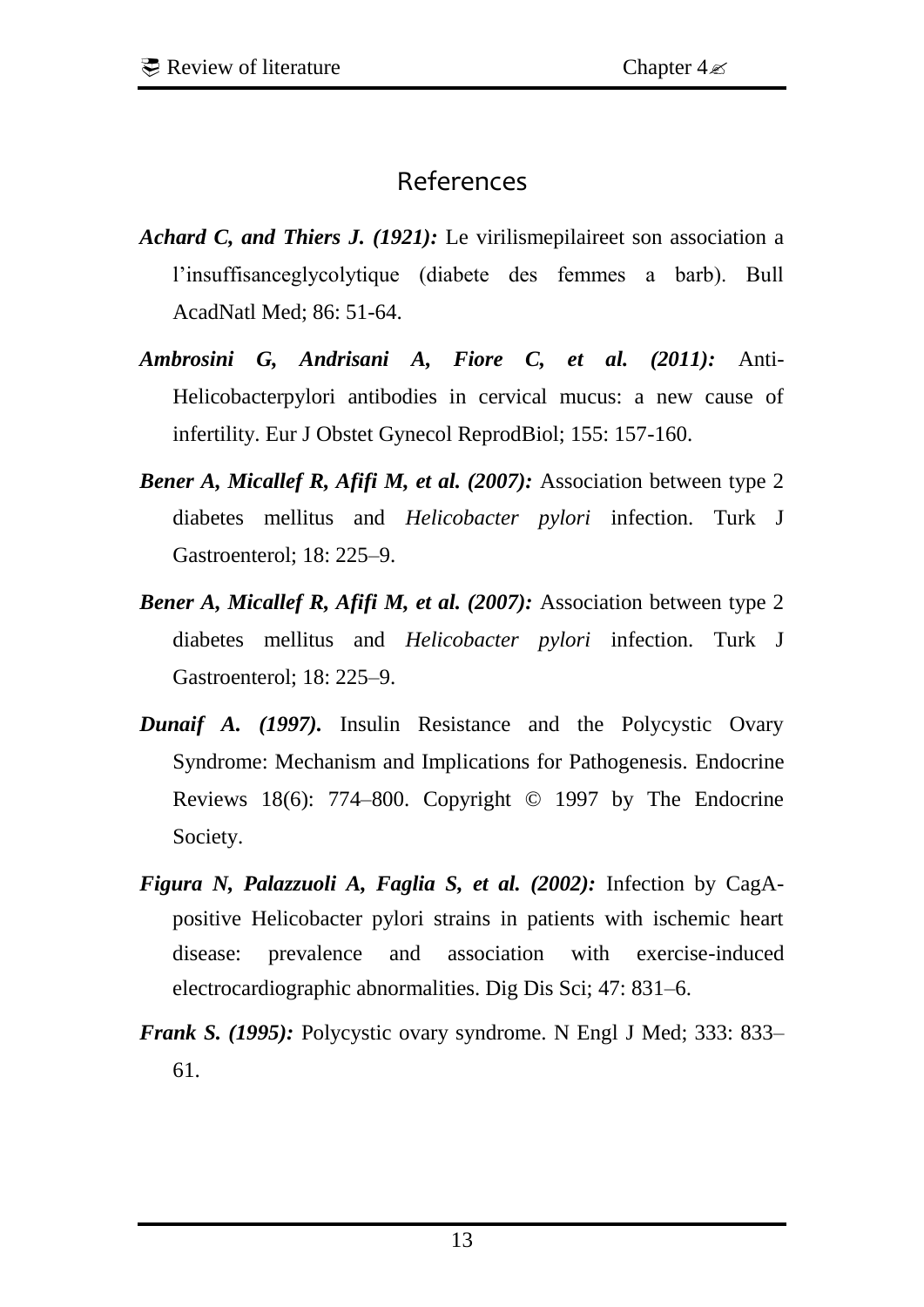- *Frise S, Kreiger N, Gallinger S, et al. (2006):* Menstrual and reproductive risk factors and risk for gastric adenocarcinoma in women: findings from the Canadian National Enhanced Cancer Surveillance System. Ann Epidemiol; 16: 908 –16.
- *Kandarakis D. (2006):* Endocrine Section, First Department of Medicine, Medical School University of Athens, Greece. [Endocrine.](http://www.ncbi.nlm.nih.gov/pubmed/17185787) 2006 Aug; 30(1): 13-7.
- *Kayar Y, Pamukçu Ö, Eroğlu H, et al. (2015):* Relationship between Helicobacter pylori Infections in Diabetic Patients and Inflammations, Metabolic Syndrome, and Complications. International Journal of Chronic Diseases Volume 2015, Article ID 290128, 6 pageshttp: //dx. doi. org/10. 1155/2015/290128.
- *Kellerman SA and Hunter AG. (1992)*: Identification of a receptor onthe vitelline membrane of bovine oocytes that recognizesbovine immunoglobulin G. J Dairy Sci; 75: 1443-1447.
- *Kiani AH, Asadbeik E, Bibalan MH, et al. (2015):* Serological Diagnosis of Helicobacter pylori Infection in Patients With a Polycystic Ovary Syndrome. Clin Infectious Dis. Vol 10, No 2.
- *Moretti E, Collodel G, Mazzi L, et al. (2013):* CagA-positive Helicobacter pylori infection and reduced spermmotility, vitality, and normal morphology. Dis Markers; 35: 229-234.
- *Ojetti V, Migneco A, Silveri NG, et al. (2005):* The role of H. pylori infection in diabetes. Curr Diabetes Rev; 1: 343–7.
- *Papamichael KX, Papaioannou G, Karga H, et al. (2009)*: Helicobacter pylori infection and endocrinedisorders: is there a link? World J Gastroenterol; 15: 2701-2707.